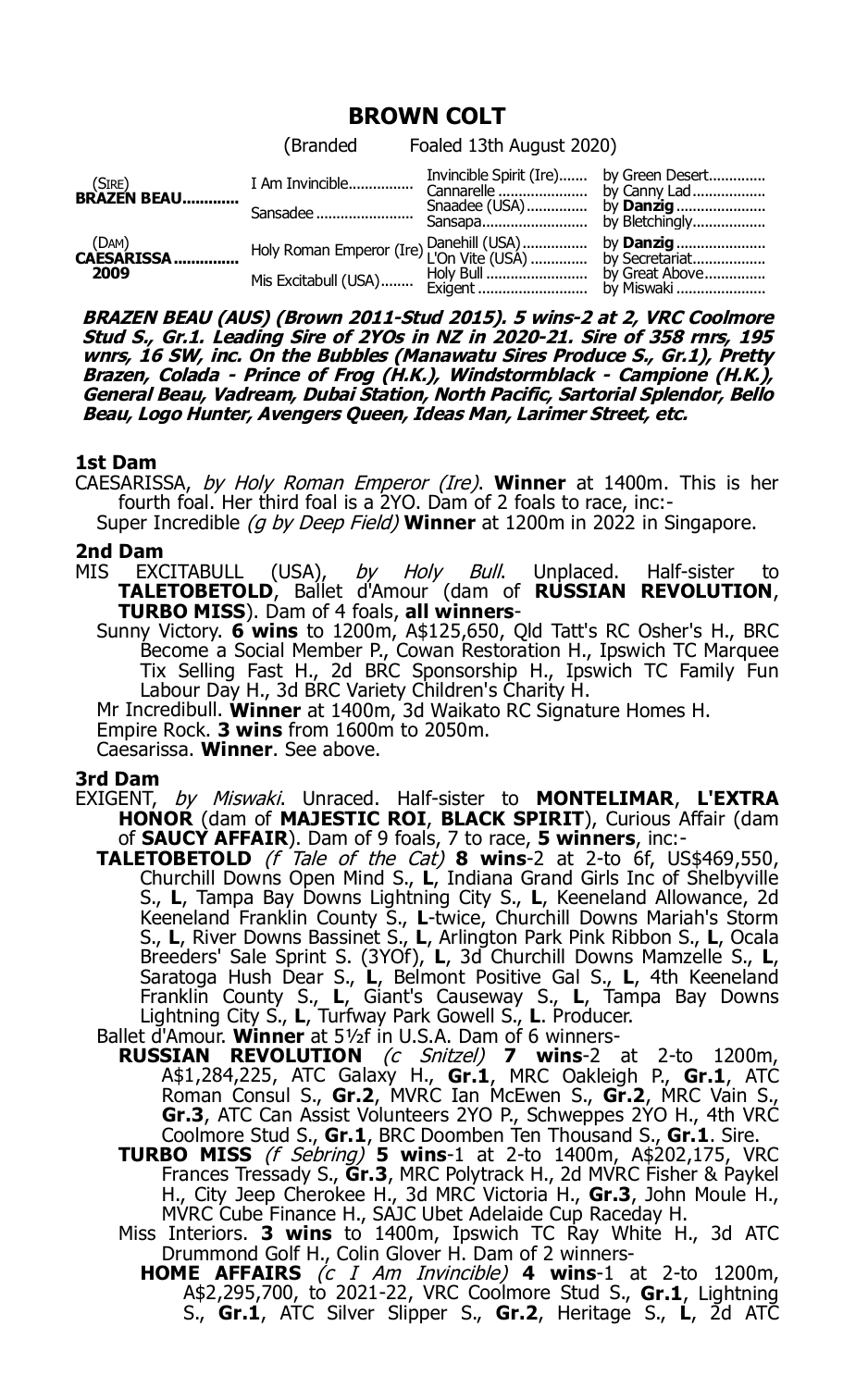Canonbury S., **Gr.3**, 3d ATC Todman S., **Gr.2**. **Aysar** (c Deep Field)

Seaquin. **Winner** at 1m in U.S.A. Dam of 7 winners-

- Gastambide. **16 wins**-2 at 2-from 1300m to 2000m in Philippines, Philippine RC Marho Cup Classic, Manila JC Juvenile Colts S. (Leg 3), Bagatsing Memorial Cup II, 2d Philippine RC Marho Cup Classic, 3d Manila JC Hopeful S.
- Sea Princess. **3 wins**-1 at 2-at 1400m, 1600m in Philippines, Philippine RC Marho Cup 3YO Fillies Mile, Philtobo 3YO Fillies Cup, 3d Philippine RC Hopeful S. Producer.

### **4th Dam**

- **L'Extravagante**, by Le Fabuleux. **3 wins** at 6f, 8½f, 3d Canadian Oaks, **L**. Half-sister to **L'ENJOLEUR**, **D'ACCORD**, **GRAND LUXE** (dam of **SMACKOVER CREEK**), **LA VOYAGEUSE** (dam of **TIME BANDIT**, **INNOVATIVE**), **MEDAILLE D'OR**, Slew and Easy (dam of **CONSERVE**), La Pepite (dam of **SOLDERA**), L'On Vite (dam of **HOLY ROMAN EMPEROR**, **MILANOVA**, **BIG VIKING**, **HEART OF OAK**). Dam of 17 foals, 13 to race, **12 winners**, inc:-
	- **MONTELIMAR** (c Alleged) 2 wins at 1¼m, Curragh Gallinule S., Gr.2, 2d Curragh Tattersalls Gold Cup, **Gr.2**, Mooresbridge S., **L**. Sire.
	- **L'EXTRA HONOR** (f Hero's Honor) **2 wins** at 2400m, Longchamp Prix Lord Seymour, **L**, 2d Longchamp Prix Charles Laffitte, **L**, 4th Longchamp Prix de Boulogne, **L**. Dam of 8 winners-
		- **MAJESTIC ROI** (f Street Cry) **3 wins**-1 at 2-from 6f to 1m, £152,431, €28,600, Newmarket Sun Chariot S., **Gr.1**, Newbury Fred Darling S., **Gr.3**, 2d Chantilly Prix de Sandringham, **Gr.2**, 4th Royal Ascot Windsor Forest S., **Gr.2**, Newbury Dubai Duty Free Cup, **L**, Doncaster Sceptre S., **L**. Dam of 5 winners-
			- **NOOR AL HAWA** (c Makfi) Champion 3YO Miler in Germany in 2016. Champion Older Male in Qatar in 2020 & 2021 (Int./Long). **18 wins**-1 at 2-from 1500m to 2400m, €308,000, OAR7,243,059, to 2021-22 in France, Germany and Qatar, Grand Prix de Vichy, **Gr.3**, Düsseldorf Grosse Europa Meile, **Gr.3**, 3d Chantilly Prix Daniel Wildenstein, **Gr.2**, Cologne Mehl Mülhens Rennen, **Gr.2**.
			- **MAJESTIC JASMINE** (f New Approach) **4 wins** from 1800m to 2000m in Ireland and Germany, Hannover Grosser Preis der Hannoverschen Volksbank, **L**, Leopardstown Irish Stallion Farms Fillies H. Producer.
		- **BLACK SPIRIT** (g Black Minnaloushe) **8 wins**-1 at 2-from 7f to 11f, £147,062, 27,650, US\$82,765 in GB and U.S.A, Newbury Arc Trial S., € **Gr.3**, 2d Sandown Gordon Richards S., **Gr.3**, Royal Ascot Wolferton H., **L**, 3d Deauville Prix Guillaume d'Ornano, **Gr.2**.
		- Angel Dreamer. Placed at 2, 3d Leopardstown Irish Stallion Farms 2YO S. Dam of 3 winners-
			- White Dove. **5 wins** from 1600m to 2000m, A\$177,800, ATC Hyland Race Colours H. Dam of-

**SPIRIT OF GAYLARD** (c Puissance de Lune) **2 wins** at 1500m, 1800m, A\$142,500, in 2021-22, VRC TAB Trophy, **L**.

Cream Sauce. **5 wins**, US\$109,555 in U.S.A. Dam of 6 winners-

Lady of Tralee. **2 wins**-1 at 2- in U.S.A. Dam of 4 winners-

Mi Camila. **2 wins** at 6½f in U.S.A. Dam of 4 winners-

- **BONNDADDY'S** (g B. G.'s Drone) **11 wins**-1 at 2-to 6½f, US\$315,191, Sunland Park Mt Cristo Rey H., **L**, Albuquerque Casey Darnell Pony Express S., **L**.
- **MI DOMSCAT** (c Dominique's Cat) **8 wins**-1 at 2-to 6½f, US\$145,053, Albuquerque Don Juan de Onate S., **L**, 4th Zia Park New Mexico Classic Cup Championship S. (c&g), **L**.

Royal Extravagance. **Winner** in U.S.A. Dam of 2 winners-

Dhion. **Winner** in Chile. Dam of 3 winners-

**MEDICI** (c Sir Cat) 4 wins-1 at 2-from 1500m to 2200m in Chile and Saudi Arabia, Hipodromo Chile Gran Premio St Leger, **Gr.1**, Clasico Luis Vera Calderón, 3d Hipodromo Chile G.P. Criadores, **Gr.2**, 4th Hipodromo Chile Gran Criterium, **Gr.1**, Clasico Dos Mil Guineas,